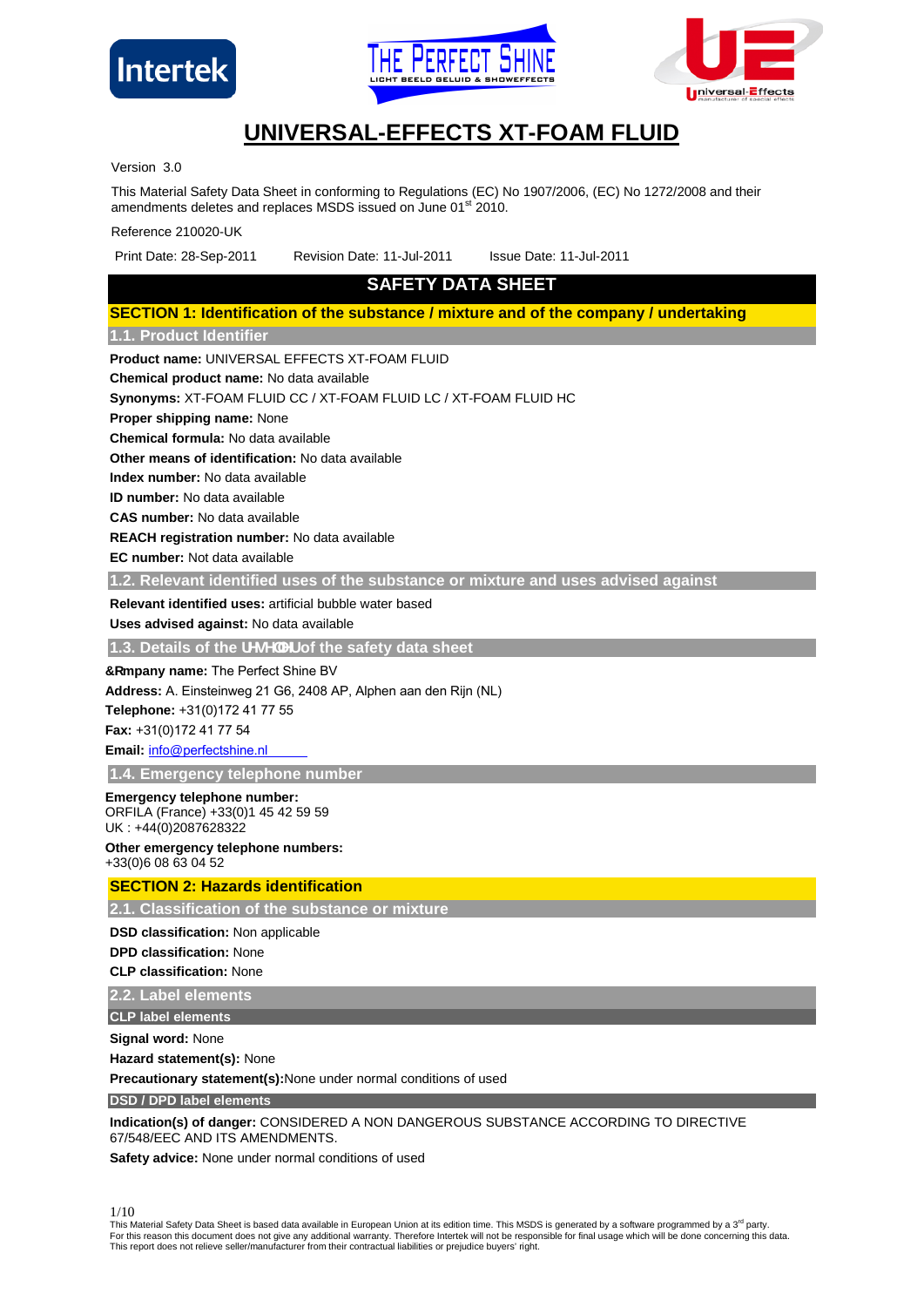





# **2.3. Other hazards**

No data available

# **PBT/vPvB criteria** No data available

### **SECTION 3: Composition / information on ingredients**

|                                                                                  | 3.1. Substances |                                             |                                                            |                                                               |  |
|----------------------------------------------------------------------------------|-----------------|---------------------------------------------|------------------------------------------------------------|---------------------------------------------------------------|--|
| 1. CAS No<br><b>2. EC No</b><br>3. Index No<br>4. REACH<br><b>No</b>             | %[weight] Name  |                                             | <b>Classification according to</b><br>1999/45/CE Directive | <b>Classification according to</b><br>1272/2010/CE Regulation |  |
| 1.112-34-5<br>2. 203-961-6<br>3.603-096-<br>$00 - 8$<br>4. No data<br>available  | < 9             | 2-(2-butoxyethoxy)ethanol                   | Xi R36                                                     | H319 Eye Irrit 2                                              |  |
| 1. N/A<br>2. N/A<br>3. N/A<br>4. No data<br>available                            | < 9             | hydrocarbon<br>Mixture<br>of<br>surfactants |                                                            |                                                               |  |
| 1.102-71-6<br>2. 203-049-8<br>3. No data<br>available<br>4. No data<br>available | < 0.4           | 2,2,2"-nitrilotriethanol                    |                                                            |                                                               |  |

# **3.2. Mixtures**

See 'Information on ingredients' in section 3.1

# **SECTION 4: First aid measures**

**4.1. Description of first aid measures**

#### **General:**

No data available

#### **Ingestion:**

Immediately give a glass of water. First aid is not generally required. If in doubt, contact a Poisons Information Centre or a doctor.

#### **Eye Contact:**

If this product comes in contact with the eyes: Wash out immediately with fresh running water. Ensure complete irrigation of the eye by keeping eyelids apart and away from eye and moving the eyelids by occasionally lifting the upper and lower lids. Seek medical attention without delay; if pain persists or recurs seek medical attention. Removal of contact lenses after an eye injury should only be undertaken by skilled personnel.

#### **Skin Contact:**

If skin or hair contact occurs: Flush skin and hair with running water (and soap if available). Seek medical attention in event of irritation.

### **Inhalation:**

If fumes, aerosols or combustion products are inhaled remove from contaminated area. Other measures are usually unnecessary.

# **4.2. Most important symptoms and effects, both acute and delayed**

# **Inhaled:**

The material is not thought to produce adverse health effects or irritation of the respiratory tract (as classified by EC Directives using animal models). Nevertheless, good hygiene practice requires that exposure be kept to a minimum and that suitable control measures be used in an occupational setting.

One case report describes kidney and liver damage in two people working in a closed room with paint containing diethylene glycol monobutyl ether and at the same time consuming large quantities of alcoholic beverages.It has as yet not been established whether the glycol ether and alcohol have synergistic effects but it is possible that oxidation and elimination of both substances probably involves alcohol dehydrogenases; competitive inhibition would be the result.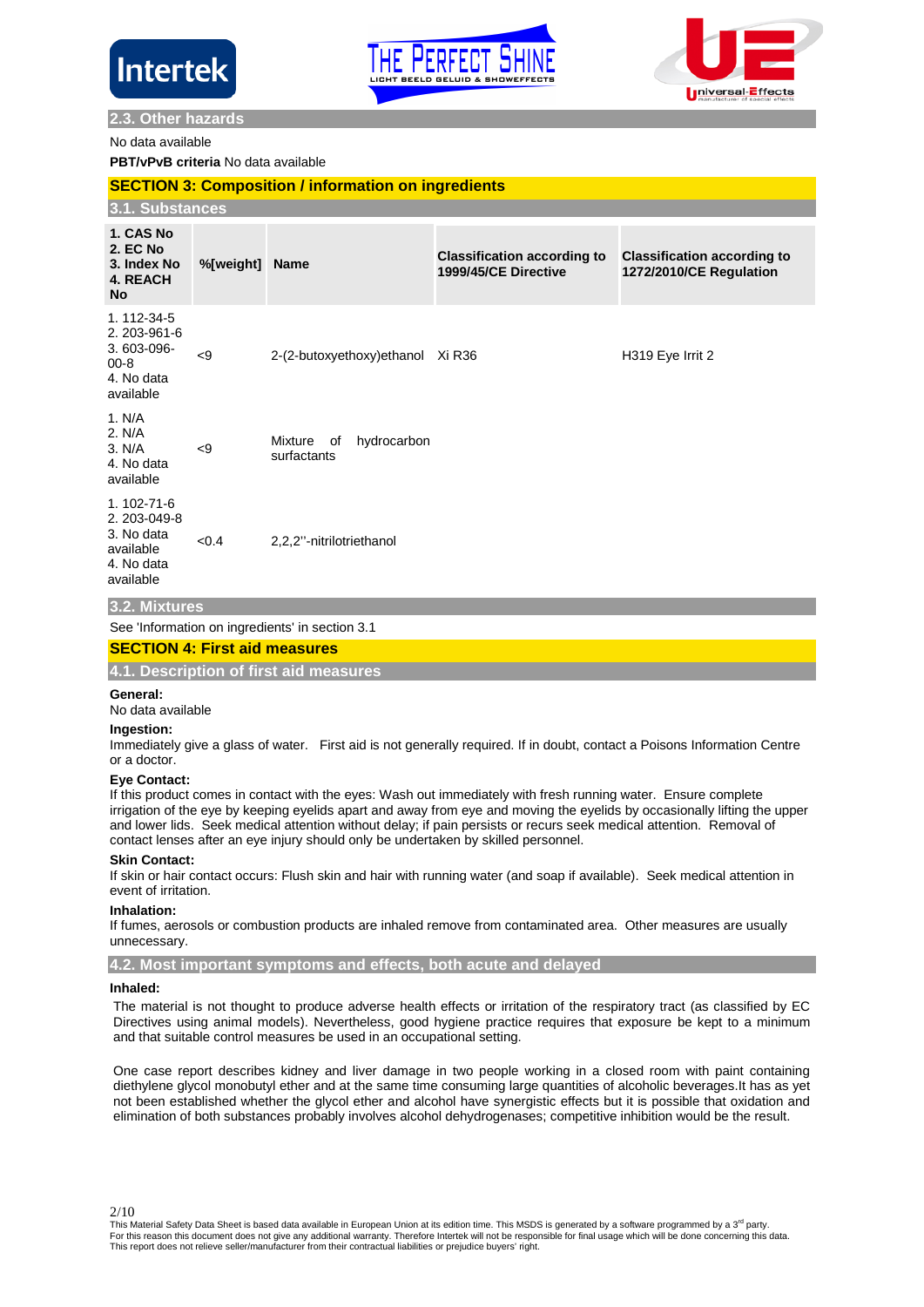





### **Ingestion:**

Although ingestion is not thought to produce harmful effects (as classified under EC Directives), the material may still be damaging to the health of the individual, following ingestion, especially where pre-existing organ (e.g liver, kidney) damage is evident. Present definitions of harmful or toxic substances are generally based on doses producing mortality rather than those producing morbidity (disease, ill-health).

### **Skin Contact:**

The material is not thought to produce adverse health effects or skin irritation following contact (as classified by EC Directives using animal models). Nevertheless, good hygiene practice requires that exposure be kept to a minimum and that suitable gloves be used in an occupational setting.

There are indications that diethylene glycol monobutyl ether is absorbed through intact skin. Toxic effects only occur at very high doses.

#### **Eye:**

Evidence exists, or practical experience predicts, that the material may cause severe eye irritation in a substantial number of individuals and/or may produce significant ocular lesions which are present twenty-four hours or more after instillation into the eye(s) of experimental animals.

Eye contact may cause significant inflammation with pain.

### **Chronic:**

Long-term exposure to the product is not thought to produce chronic effects adverse to health (as classified by EC Directives using animal models); nevertheless exposure by all routes should be minimised as a matter of course.

**4.3. Indication of any immediate medical attention and special treatment needed**

Treat symptomatically.

# **SECTION 5: Firefighting measures**

**5.1. Extinguishing media**

Water spray or fog. Foam. Dry chemical powder. BCF (where regulations permit).

**5.2. Special hazards arising from the substrate or mixture**

### **Fire Incompatibility:** None known

**5.3. Advice for firefighters**

#### **Fire Fighting:**

Alert Fire Brigade and tell them location and nature of hazard. Wear full body protective clothing with breathing apparatus. Prevent, by any means available, spillage from entering drains or water course. Use water delivered as a fine spray to control fire and cool adjacent area.

#### **Fire/Explosion Hazard:**

Combustible. Slight fire hazard when exposed to heat or flame. Heating may cause expansion or decomposition leading to violent rupture of containers. On combustion, may emit irritating/ toxic fumes. May emit corrosive fumes.

### **SECTION 6: Accidental release measures**

**6.1. Personal precautions, protective equipment and emergency procedures**

| <b>Personal Protective Equipment:</b> |                                     |                                      |  |  |
|---------------------------------------|-------------------------------------|--------------------------------------|--|--|
| Glasses:                              | <b>Gloves:</b>                      | <b>Respirator:</b>                   |  |  |
| Chemical goggles.                     | <b>PVC</b> chemical resistant type. | Type A Filter of sufficient capacity |  |  |

### **Minor Spills:**

Remove all ignition sources. Clean up all spills immediately. Avoid breathing vapours and contact with skin and eyes. Control personal contact by using protective equipment.

#### **Major Spills:**

3/10

Moderate hazard. Clear area of personnel and move upwind. Alert Fire Brigade and tell them location and nature of hazard. Wear breathing apparatus plus protective gloves. Prevent, by any means available, spillage from entering drains or water course.

This Material Safety Data Sheet is based data available in European Union at its edition time. This MSDS is generated by a software programmed by a 3<sup>rd</sup> party. For this reason this document does not give any additional warranty. Therefore Intertek will not be responsible for final usage which will be done concerning this data.<br>This report does not relieve seller/manufacturer from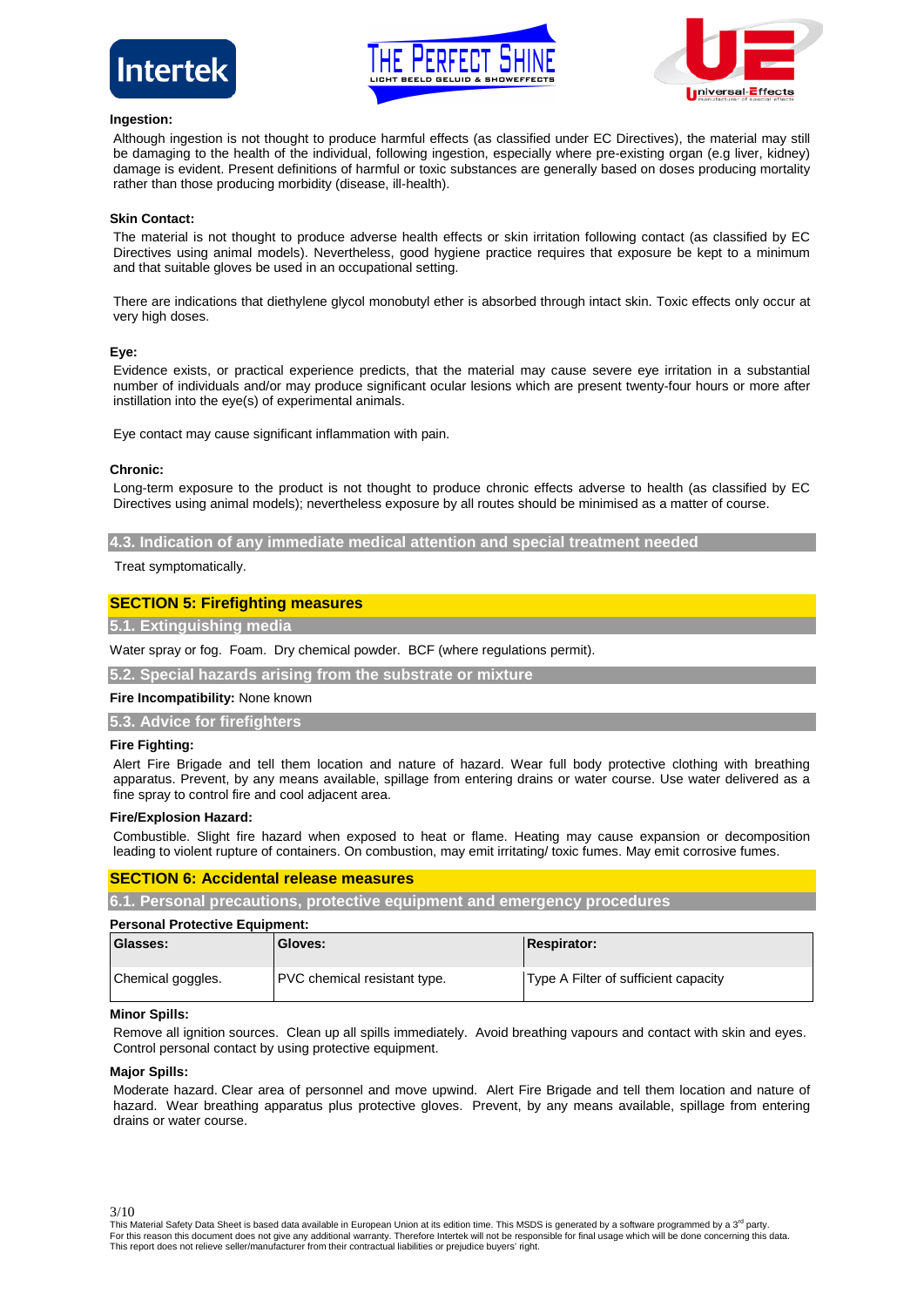





# **6.2. Environmental precautions**

### Not applicable

**6.3. Methods and material for containment and** 

### Not applicable

**6.4. Reference to other sections**

Personal Protective Equipment advice is contained in Section 8 of the MSDS

# **SECTION 7: Handling and storage**

**7.1. Precautions for safe handling**

### **Safe handling**

The tendency of many ethers to form explosive peroxides is well documented. Ethers lacking non-methyl hydrogen atoms adjacent to the ether link are thought to be relatively safe. **DO NOT** concentrate by evaporation, or evaporate extracts to dryness, as residues may contain explosive peroxides with DETONATION potential. Any static discharge is also a source of hazard. Before any distillation process remove trace peroxides by shaking with excess 5% aqueous ferrous sulfate solution or by percolation through a column of activated alumina. Distillation results in uninhibited ether distillate with considerably increased hazard because of risk of peroxide formation on storage. The substance accumulates peroxides which may become hazardous only if it evaporates or is distilled or otherwise treated to concentrate the peroxides. The substance may concentrate around the container opening for example.Purchases of peroxidisable chemicals should be restricted to ensure that the chemical is used completely before it can become peroxidised. A responsible person should maintain an inventory of peroxidisable chemicals or annotate the general chemical inventory to indicate which chemicals are subject to peroxidation. An expiration date should be determined. The chemical should either be treated to remove peroxides or disposed of before this date. Avoid all personal contact, including inhalation. Wear protective clothing when risk of exposure occurs. Use in a well-ventilated area. Prevent concentration in hollows and sumps.

#### **Fire and explosion protection** See section 5

#### **Other information**

Store in original containers. Keep containers securely sealed. No smoking, naked lights or ignition sources. Store in a cool, dry, well-ventilated area.

**7.2. Conditions for safe storage, including any incompatibilities**

#### **Suitable container:**

Metal can or drum Packaging as recommended by manufacturer. Check all containers are clearly labelled and free from leaks.

#### **Storage incompatibility:**

Glycol ethers may form peroxides under certain conditions; the potential for peroxide formation is enhanced when these substances are used in processes such as distillation where they are concentrated or even evaporated to neardryness or dryness; storage under a nitrogen atmosphere is recommended to minimise the possible formation of highly reactive peroxides Nitrogen blanketing is recommended if transported in containers at temperatures within 15 deg C of the flash-point and at or above the flash-point - large containers may first need to be purged and inerted with nitrogen prior to loading In the presence of strong bases or the salts of strong bases, at elevated temperatures, the potential exists for runaway reactions. Contact with aluminium should be avoided; release of hydrogen gas may result- glycol ethers will corrode scratched aluminium surfaces. None known

#### **Package Material Incompatibilities:** No data available

**7.3. Specific end use(s)**

See section 1.2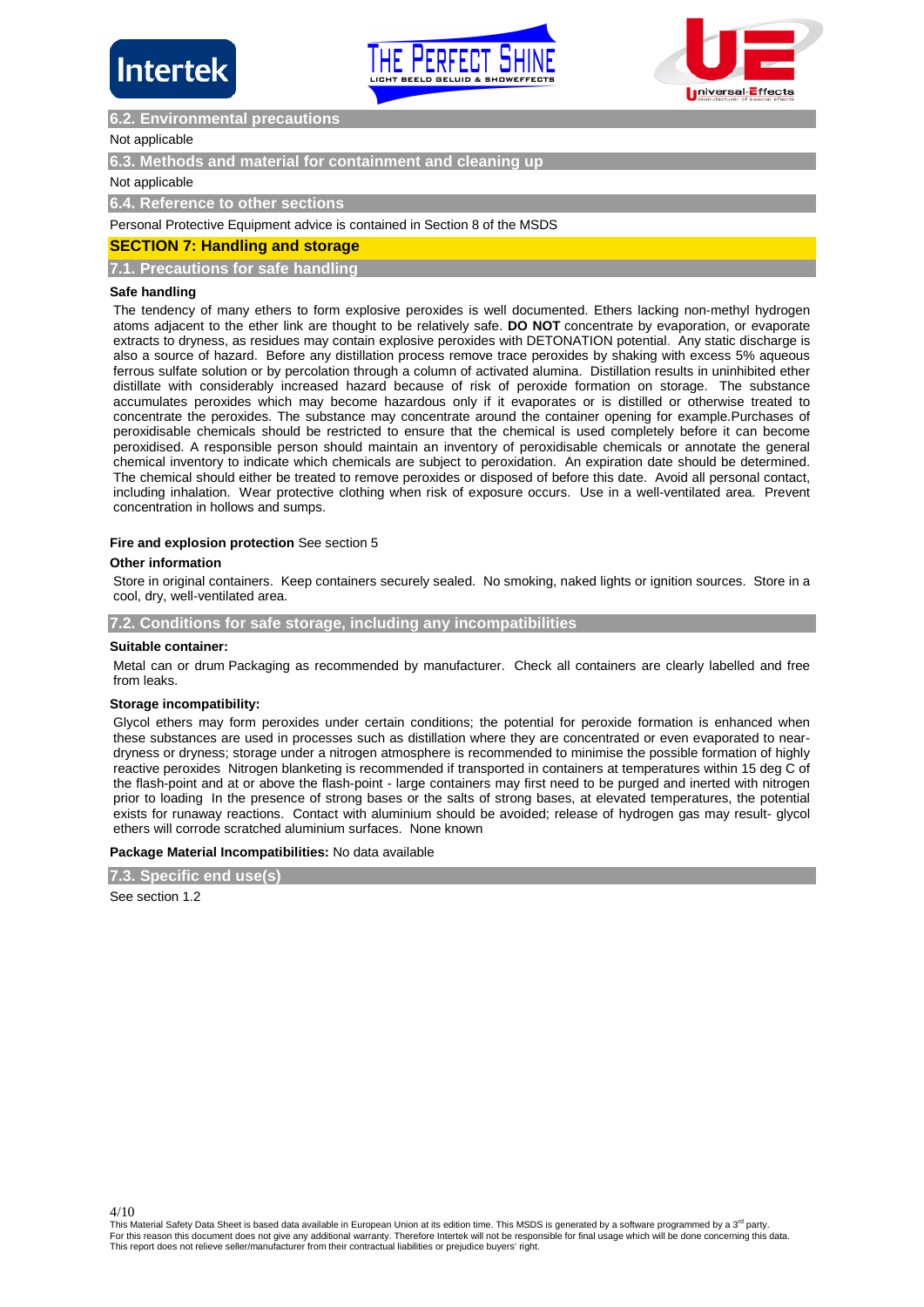





# **SECTION 8: Exposure controls / personal protection**

# **8.1. Control parameters**

**Occupational Exposure Limits (OEL)**

| Occupational Exposure Limits (OEL)                                                                                                                             |                                                                       |                   |                                 |                    |                                  |             |                           |                           |              |
|----------------------------------------------------------------------------------------------------------------------------------------------------------------|-----------------------------------------------------------------------|-------------------|---------------------------------|--------------------|----------------------------------|-------------|---------------------------|---------------------------|--------------|
| <b>Source</b>                                                                                                                                                  | <b>Material</b>                                                       | <b>TWA</b><br>ppm | <b>TWA</b><br>mg/m <sup>3</sup> | <b>STEL</b><br>ppm | <b>STEL</b><br>mg/m <sup>3</sup> | Peak<br>ppm | Peak<br>mq/m <sup>3</sup> | <b>TWA</b><br><b>F/CC</b> | <b>Notes</b> |
| EU Consolidated List of<br>Indicative Occupational<br><b>Exposure Limit Values</b><br>(IOELVs)                                                                 | 2-(2-butoxyethoxy) ethanol<br>(2-(2-Butoxyethoxy)<br>ethanol)         | 10                | 67.5                            | 15                 | 101.2                            |             |                           |                           |              |
| European Union (EU)<br><b>Commission Directive</b><br>2006/15/EC establishing a<br>second list of indicative<br>occupational exposure limit<br>values (IOELVs) | 2-(2-butoxyethoxy) ethanol<br>(2-(2Butoxyethoxy)<br>ethanol)          | 10                | 67,5                            | 15                 | 101.2                            |             |                           |                           |              |
| UK Workplace Exposure<br>Limits (WELs)                                                                                                                         | diethylene glycol<br>monobutyl ether (2-(2-<br>Butoxyethoxy) ethanol) | 10                | 67.5                            | 15                 | 101.2                            |             |                           |                           | R36          |
| 8.2. Exposure controls                                                                                                                                         |                                                                       |                   |                                 |                    |                                  |             |                           |                           |              |
| 8.2.1. Appropriate engineering controls                                                                                                                        |                                                                       |                   |                                 |                    |                                  |             |                           |                           |              |

Engineering controls are used to remove a hazard or place a barrier between the worker and the hazard. Well-designed engineering controls can be highly effective in protecting workers and will typically be independent of worker interactions to provide this high level of protection. The basic types of engineering controls are: Process controls which involve changing the way a job activity or process is done to reduce the risk. Enclosure and/or isolation of emission source which keeps a selected hazard "physically" away from the worker and ventilation that strategically "adds" and "removes" air in the work environment.

### **8.2.2. Personal protection**

# **Eye and face protection:**

Safety glasses with side shields. Chemical goggles. Contact lenses may pose a special hazard; soft contact lenses may absorb and concentrate irritants. A written policy document, describing the wearing of lens or restrictions on use, should be created for each workplace or task. This should include a review of lens absorption and adsorption for the class of chemicals in use and an account of injury experience. Medical and first-aid personnel should be trained in their removal and suitable equipment should be readily available. In the event of chemical exposure, begin eye irrigation immediately and remove contact lens as soon as practicable. Lens should be removed at the first signs of eye redness or irritation - lens should be removed in a clean environment only after workers have washed hands thoroughly. [CDC NIOSH Current Intelligence Bulletin 59], [AS/NZS 1336 or national equivalent]

### **Skin protection:** See Hand protection: below

# **Hand protection:**

Suitability and durability of glove type is dependent on usage. Important factors in the selection of gloves include: frequency and duration of contact, chemical resistance of glove material, glove thickness and dexterity Wear chemical protective gloves, eg. PVC. Wear safety footwear or safety gumboots, eg. Rubber

### **Body protection:** See Other protection: below

### **Other protection:**

Overalls. P.V.C. apron. Barrier cream. Skin cleansing cream.

**Respiratory protection:** Type A Filter of sufficient capacity. (AS/NZS 1716 & 1715, EN 143:2000 & 149:2001, ANSI Z88 or national equivalent)

**Thermal hazards:** No data available

**Recommended material(s):** Not applicable

# **8.2.3. Environmental exposure controls**

See section 12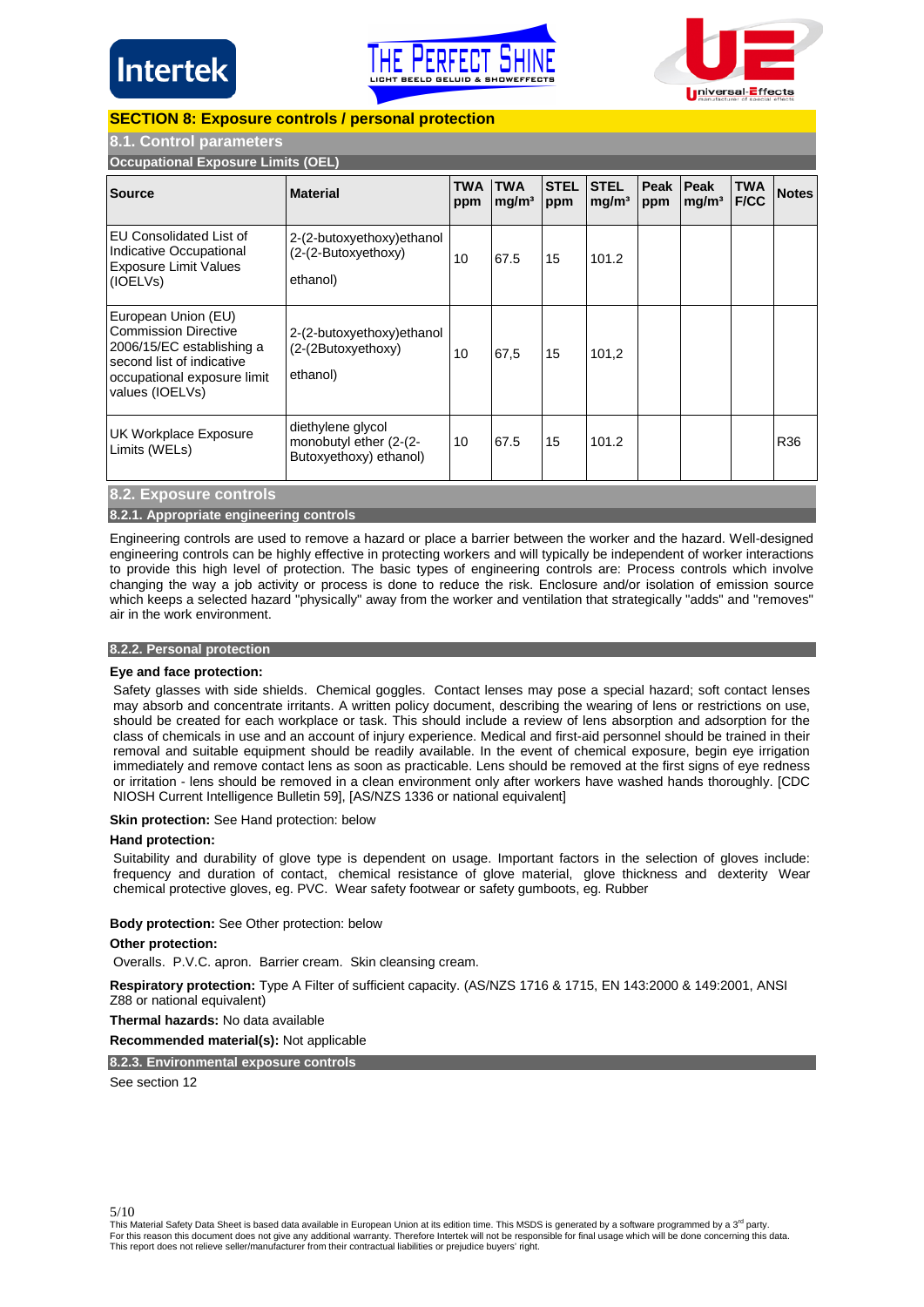





# **SECTION 9: Physical and chemical properties**

| 9.1. Information on basic physical and chemical properties |  |  |
|------------------------------------------------------------|--|--|
|                                                            |  |  |

| Appearance                                        | <b>Fluid liquid</b> |
|---------------------------------------------------|---------------------|
| Odour                                             | None                |
| Odour threshold                                   | No applicable       |
| pH (1% solution)                                  | No data available   |
| pH (as supplied)                                  | $7.3 - 7.8$         |
| Melting point / freezing point $(°C)$             | $-7$                |
| Initial boiling point and boiling<br>range $(°C)$ | 100                 |
| Flash point (°C)                                  | >100                |
| <b>Evaporation rate</b>                           | No data available   |
| Flammability                                      | None                |
| Vapour pressure (kPa)                             | No data available   |
| Vapour density (Air = 1)                          | No data available   |
| Relative density (Water = 1)                      | $1.03(20^{\circ}C)$ |
| <b>Solubility in Water</b>                        | Miscible            |
| Partition coefficient: n-octanol /<br>water       | No data available   |
| Auto-ignition temperature (°C)                    | No data available   |
| Critical temperature (°C)                         | No data available   |
| Viscosity (cSt)                                   | 18 cSt@20°C         |
| <b>Explosive properties</b>                       | No data available   |
| <b>Oxidising properties</b>                       | No data available   |
| Upper Explosive Limit (%)                         | No data available   |
| Lower Explosive Limit (%)                         | No data available   |

**9.2. Other information**

No data available

6/10

# **SECTION 10: Stability and reactivity**

- **10.1. Reactivity** See section 7.2
- **10.2. Chemical stability** Presence of incompatible materials. Product is considered stable. Hazardous polymerisation will not occur.
- **10.3. Possibility of hazardous reactions** See section 7.2
- **10.4. Conditions to avoid** See section 7.2
- **10.5. Incompatible materials** See section 7.2
- **10.6. Hazardous decomposition products** See section 5.3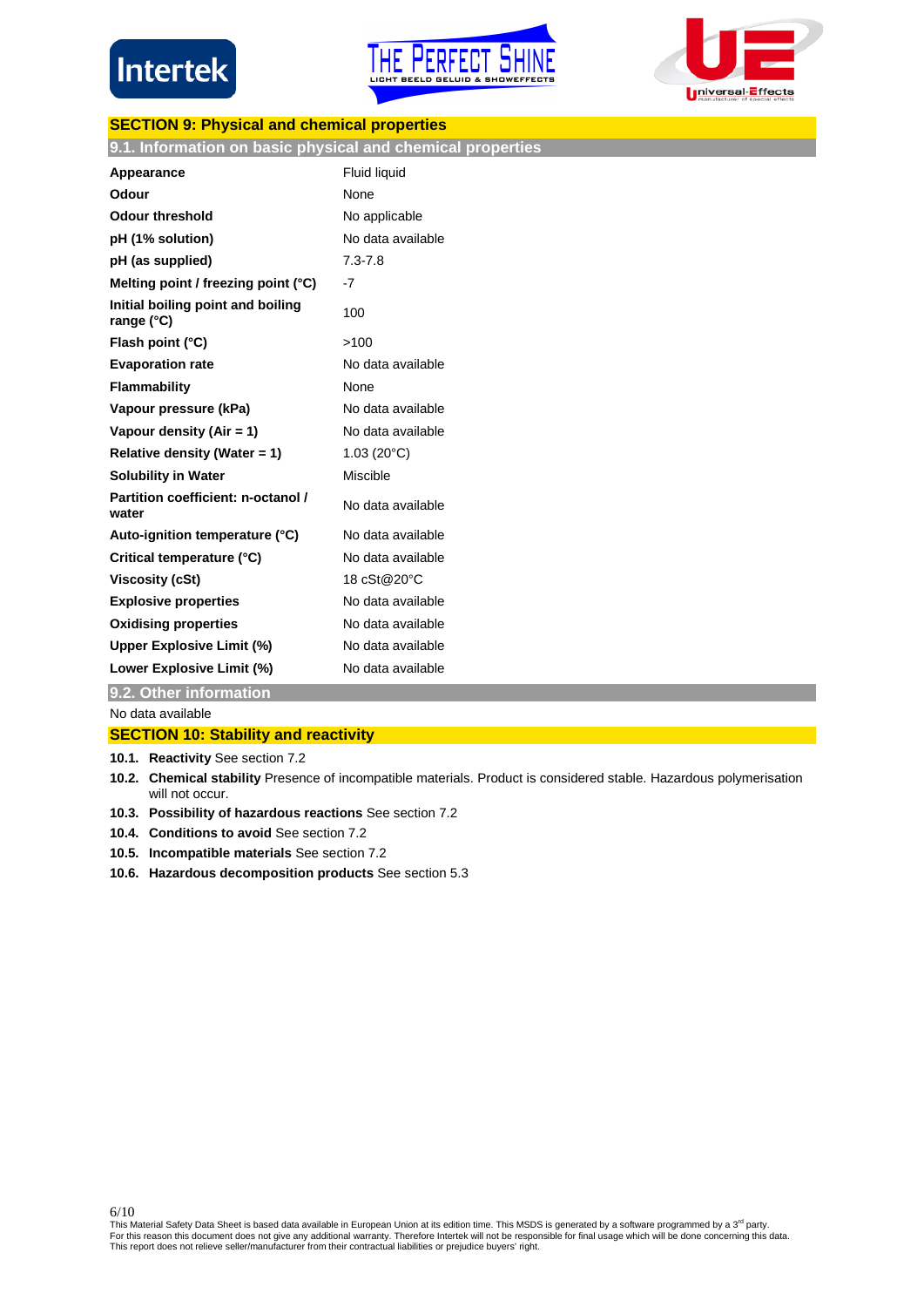





# **SECTION 11: Toxicological information**

# **11.1. Information on toxicological effects**

# **Mutagenicity:** No data available

**Reproductive Toxicity:** No data available

**Carcinogenicity:** No data available

# **STOT - single exposure:** No data available

**2-(2-BUTOXYÉTHOXY)ÉTHANOL**: unless otherwise specified data extracted from RTECS - Register of Toxic Effects of Chemical Substances.

| <b>TOXICITY</b>                  | <b>IRRITATION</b>                |
|----------------------------------|----------------------------------|
| Oral (rat) LD50: 5660 mg/kg      | Eye (rabbit): 5 mg - SEVERE      |
| Dermal (rabbit) LD50: 4120 mg/kg | Eye (rabbit): 20 mg/24h Moderate |

The material may produce severe irritation to the eye causing pronounced inflammation. Repeated or prolonged exposure to irritants may produce conjunctivitis. For diethylene glycol monoalkyl ethers and their acetates: This category includes diethylene glycol ethyl ether (DGEE), diethylene glycol propyl ether (DGPE) diethylene glycol butyl ether (DGBE) and diethylene glycol hexyl ether (DGHE) and their acetates. Acute toxicity: There are adequate oral, inhalation and/or dermal toxicity studies on the category members.

# **SECTION 12: Ecological information**

**12.1. Toxicity**

**Fish:** No data available

**Daphnia Magna:** No data available

**Algae:** No data available

# **Toxic to aquatic micro-organisms:** No data available

DIETHYLENE GLYCOL MONOBUTYL ETHER:

# For glycol ethers:

# **Environmental fate:**

Ether groups are generally stable to hydrolysis in water under neutral conditions and ambient temperatures. OECD guideline studies indicate ready biodegradability for several glycol ethers although higher molecular weight species seem to biodegrade at a slower rate.

For diethylene glycol monoalkyl ethers and their acetates:

The diethylene glycol ethers are soluble in water. Octanol-water partition coefficients (log Kow values) range from -0.69 to +1.3.

### **Environmental fate:**

Estimated hydroxyl radical-induced atmospheric photodegradation half-lives range from 3.18 to 4.41 hours.

**DO NOT** discharge into sewer or waterways.

log Kow 0.15-1.0 Koc: 75 BOD 5 if unstated: 0.25 COD: 2.08 log BCF: 0.46

**12.2. Persistence and degradability**

| Ingredient                                                   | Persistence: Water/Soil |                        |  | <b>Persistence: Air</b> |  |
|--------------------------------------------------------------|-------------------------|------------------------|--|-------------------------|--|
| UNIVERSAL-EFFECTS XT-FOAM<br><b>FLUID</b>                    | No Data Available       |                        |  | No Data Available       |  |
| 2-(2-butoxyethoxy)ethanol                                    | LOW                     |                        |  | No Data Available       |  |
| 12.3. Bioaccumulative potential                              |                         |                        |  |                         |  |
| Ingredient                                                   |                         | <b>Bioaccumulation</b> |  |                         |  |
| 2-(2-butoxyethoxy)ethanol                                    |                         | <b>LOW</b>             |  |                         |  |
| 12.4. Mobility in soil                                       |                         |                        |  |                         |  |
| Ingredient                                                   |                         | <b>Mobility</b>        |  |                         |  |
| 2-(2-butoxyethoxy)ethanol                                    |                         | HIGH (ESTIMATED)       |  |                         |  |
| 12.5. Results of PBT and vPvB assessment                     |                         |                        |  |                         |  |
|                                                              | P                       | B                      |  | T                       |  |
| Relevant available data                                      | No data available       | No data available      |  | No data available       |  |
| <b>PBT and vPvB Criteria fulfilled?</b><br>No data available |                         | No data available      |  | No data available       |  |
| 12.6. Other adverse effects                                  |                         |                        |  |                         |  |

No data available

This Material Safety Data Sheet is based data available in European Union at its edition time. This MSDS is generated by a software programmed by a 3<sup>rd</sup> party. For this reason this document does not give any additional warranty. Therefore Intertek will not be responsible for final usage which will be done concerning this data.<br>This report does not relieve seller/manufacturer from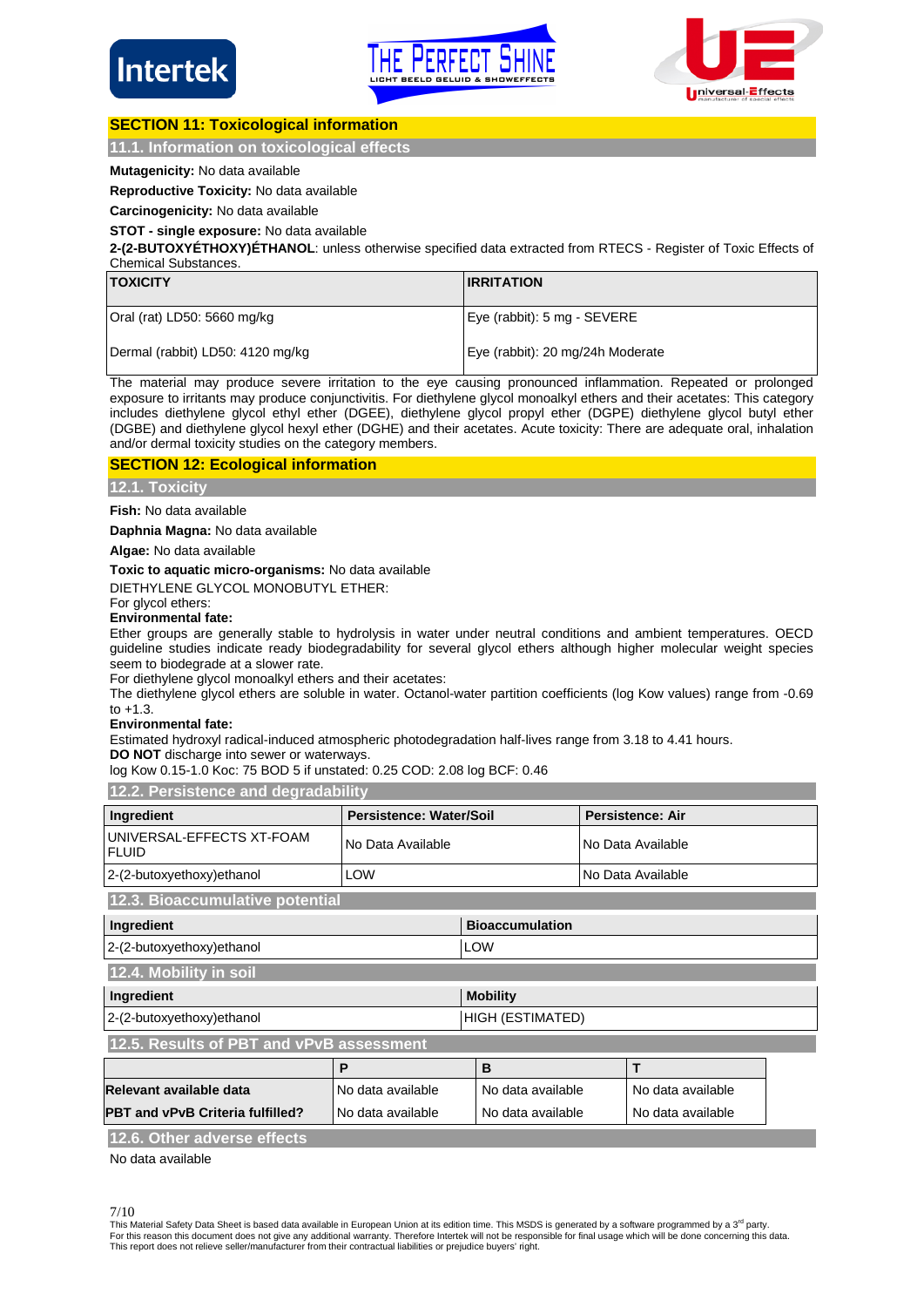





# **SECTION 13: Disposal considerations**

**13.1. Waste treatment methods**

# **Product / Packaging disposal:**

Legislation addressing waste disposal requirements may differ by country, state and/ or territory. Each user must refer to laws operating in their area. A Hierarchy of Controls seems to be common - the user should investigate:Reduction **DO NOT** allow wash water from cleaning or process equipment to enter drains. It may be necessary to collect all wash water for treatment before disposal. In all cases disposal to sewer may be subject to local laws and regulations and these should be considered first. Where in doubt contact the responsible authority. Recycle wherever possible or consult manufacturer for recycling options. Consult State Land Waste Management Authority for disposal. Bury residue in an authorised landfill. Recycle containers if possible, or dispose of in an authorised landfill.

**Waste treatment options:** No data available

**Sewage disposal options:** No relevant data

**Other disposal recommendations:** No data available

# **SECTION 14: Transport information**

**Land transport (ADR / RID / GGVSE)** 

**Labels Required:** No

| 14.1. UN number<br><b>No</b> | TLANG transport (ADR / RID / GGVSE) |  |  |  |  |  |  |
|------------------------------|-------------------------------------|--|--|--|--|--|--|
|                              |                                     |  |  |  |  |  |  |

| 14.1. UN number                     | <b>No</b> | 14.4. Packing<br>group                  | <b>No</b>                         |
|-------------------------------------|-----------|-----------------------------------------|-----------------------------------|
| 14.2. UN proper<br>shipping name    | <b>No</b> | 14.5.<br><b>Environmental</b><br>hazard | <b>No</b>                         |
| 14.3. Transport<br>hazard class(es) |           | 14.6. Special<br>precautions for        | Hazard identification (Kemler) No |
|                                     |           | user                                    | Classification Code No            |
|                                     | No        |                                         | Hazard Label No                   |
|                                     |           |                                         | Special provisions No             |
|                                     |           |                                         | Add limited quantity No           |

### **Air transport (ICAO-IATA / DGR)**

| 14.1. UN number                     | <b>No</b>                                                                 | 14.4. Packing<br>group                   | <b>No</b>                                                                                                                                                                                                                                                                                                            |
|-------------------------------------|---------------------------------------------------------------------------|------------------------------------------|----------------------------------------------------------------------------------------------------------------------------------------------------------------------------------------------------------------------------------------------------------------------------------------------------------------------|
| 14.2. UN proper<br>shipping name    | No                                                                        | 14.5.<br>Environmental<br>hazard         | <b>No</b>                                                                                                                                                                                                                                                                                                            |
| 14.3. Transport<br>hazard class(es) | <b>ICAO/IATA Class: No</b><br>ICAO/IATA Subrisk: No<br><b>ERG Code No</b> | 14.6. Special<br>precautions for<br>user | Special provisions No<br>Cargo Only Packing Instructions No<br>Cargo Only Maximum Qty / Pack No<br>Passenger and Cargo Packing<br>Instructions No<br>Passenger and Cargo Maximum Qty<br>/ Pack No<br>Passenger and Cargo Limited<br>Quantity Packing Instructions No<br>Passenger and Cargo Maximum Qty<br>/ Pack No |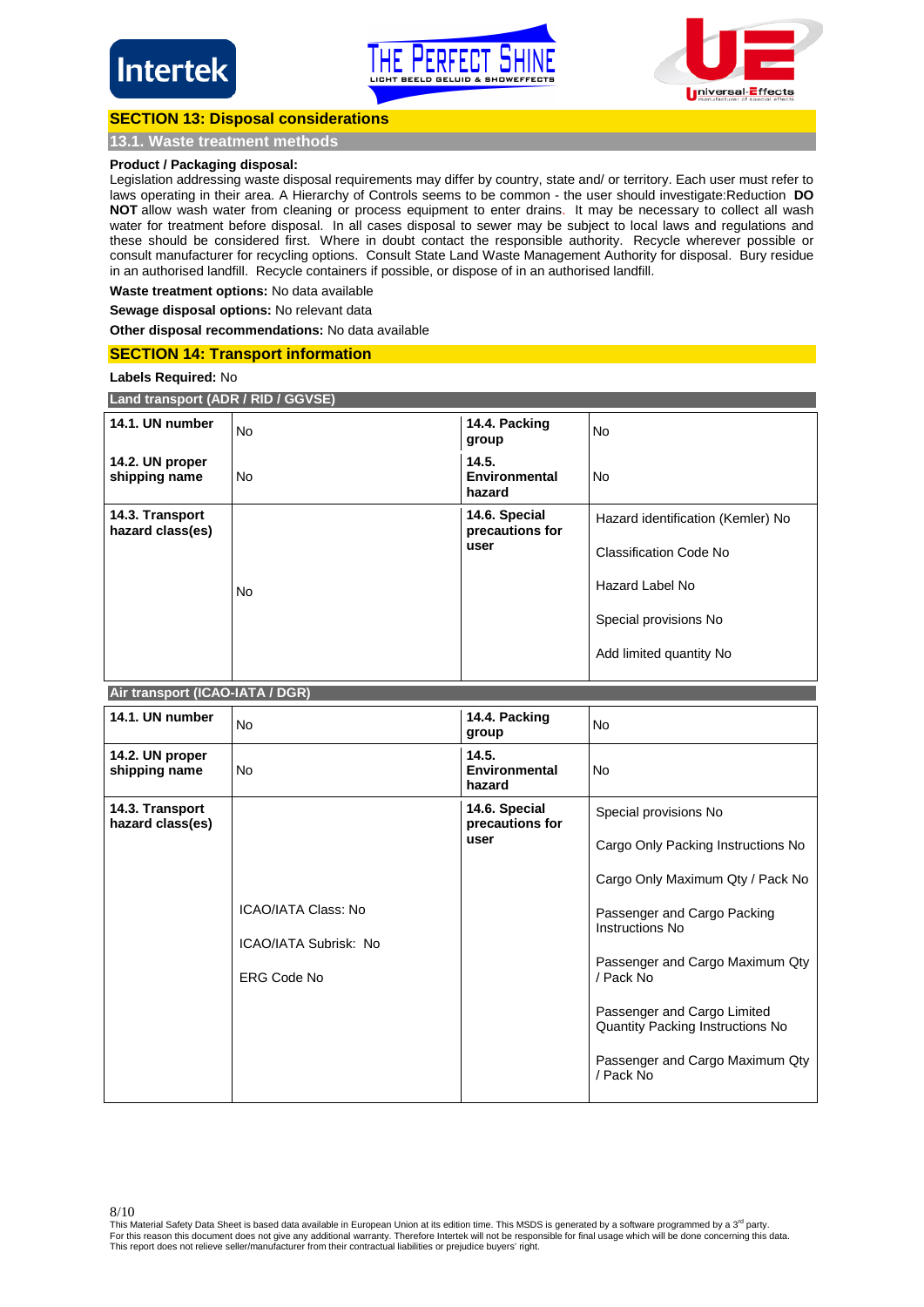





**Sea transport (IMDG-Code / GGVSee)**

| 14.1. UN number                     | No |                        | 14.4. Packing<br>group                   | No                                                                            |
|-------------------------------------|----|------------------------|------------------------------------------|-------------------------------------------------------------------------------|
| 14.2. UN proper<br>shipping name    | No |                        | 14.5.<br>Environmental<br>hazard         | No.                                                                           |
| 14.3. Transport<br>hazard class(es) | No | <b>IMDG Subrisk No</b> | 14.6. Special<br>precautions for<br>user | <b>EMS Number No</b><br>Special provisions No<br><b>Limited Quantities No</b> |

# **Inland waterways transport (ADNR / River Rhine)**

| 14.1. UN number                     | <b>No</b> |                      | 14.4. Packing<br>group           | <b>No</b>              |
|-------------------------------------|-----------|----------------------|----------------------------------|------------------------|
| 14.2. UN proper<br>shipping name    | <b>No</b> |                      | 14.5.<br>Environmental<br>hazard | <b>No</b>              |
| 14.3. Transport<br>hazard class(es) |           |                      | 14.6. Special<br>precautions for | Classification code No |
|                                     | <b>No</b> | <b>ADNR Label No</b> | user                             | Limited quantity No    |
|                                     |           |                      |                                  | Equipment required No  |
|                                     |           |                      |                                  | Fire cones number No   |

**14.7. Transport in bulk according to Annex II of MARPOL 73 / 78 and the IBC code**

No data available

# **SECTION 15: Regulatory information**

**15.1. Safety, health and environmental regulations / legislation specific for the substance or mixture**

### **Regulations for ingredients**

# **(2-butoxyéthoxy)éthanol (CAS: 112-34-5) is found on the following regulatory lists;**

"EU Consolidated List of Indicative Occupational Exposure Limit Values (IOELVs)","EU REACH Regulation (EC) No 1907/2006 - Annex XVII - Restrictions on the manufacture, placing on the market and use of certain dangerous substances, mixtures and articles","European Chemicals Agency (ECHA) List of substances identified for registration in 2010","European Customs Inventory of Chemical Substances (English)","European Trade Union Confederation (ETUC) Priority List for REACH Authorisation","European Union - European Inventory of Existing Commercial Chemical Substances (EINECS) (English)","European Union (EU) Annex I to Directive 67/548/EEC on Classification and Labelling of Dangerous Substances - updated by ATP: 31","European Union (EU) Commission Directive 2006/15/EC establishing a second list of indicative occupational exposure limit values (IOELVs)","European Union (EU) Inventory of Fragrance Ingredients (Perfume and Aromatic Raw Materials)","European Union (EU) Inventory of Ingredients used in Cosmetic Products","European Union (EU) Regulation (EC) No 1272/2008 on Classification, Labelling and Packaging of Substances and Mixtures - Annex VI","IMO MARPOL 73/78 (Annex II) - List of Other Liquid Substances","International Fragrance Association (IFRA) Survey: Transparency List","UK Workplace Exposure Limits (WELs)"

# **No data for UNIVERSAL EFFECTS XT-FOAM FLUID**

This safety data sheet is in compliance with the following EU legislation and its adaptations – as far as applicable -: 67/548/EEC, 1999/45/EC, 98/24/EC, 92/85/EEC, 94/33/EC, 91/689/EEC, 1999/13/EC, Regulation (EU) No 453/2010, Regulation (EC) No 1907/2006, Regulation (EC) No 1272/2008, and their amendments as well as the following British legislation:

This Material Safety Data Sheet is based data available in European Union at its edition time. This MSDS is generated by a software programmed by a 3<sup>rd</sup> party. For this reason this document does not give any additional warranty. Therefore Intertek will not be responsible for final usage which will be done concerning this data.<br>This report does not relieve seller/manufacturer from